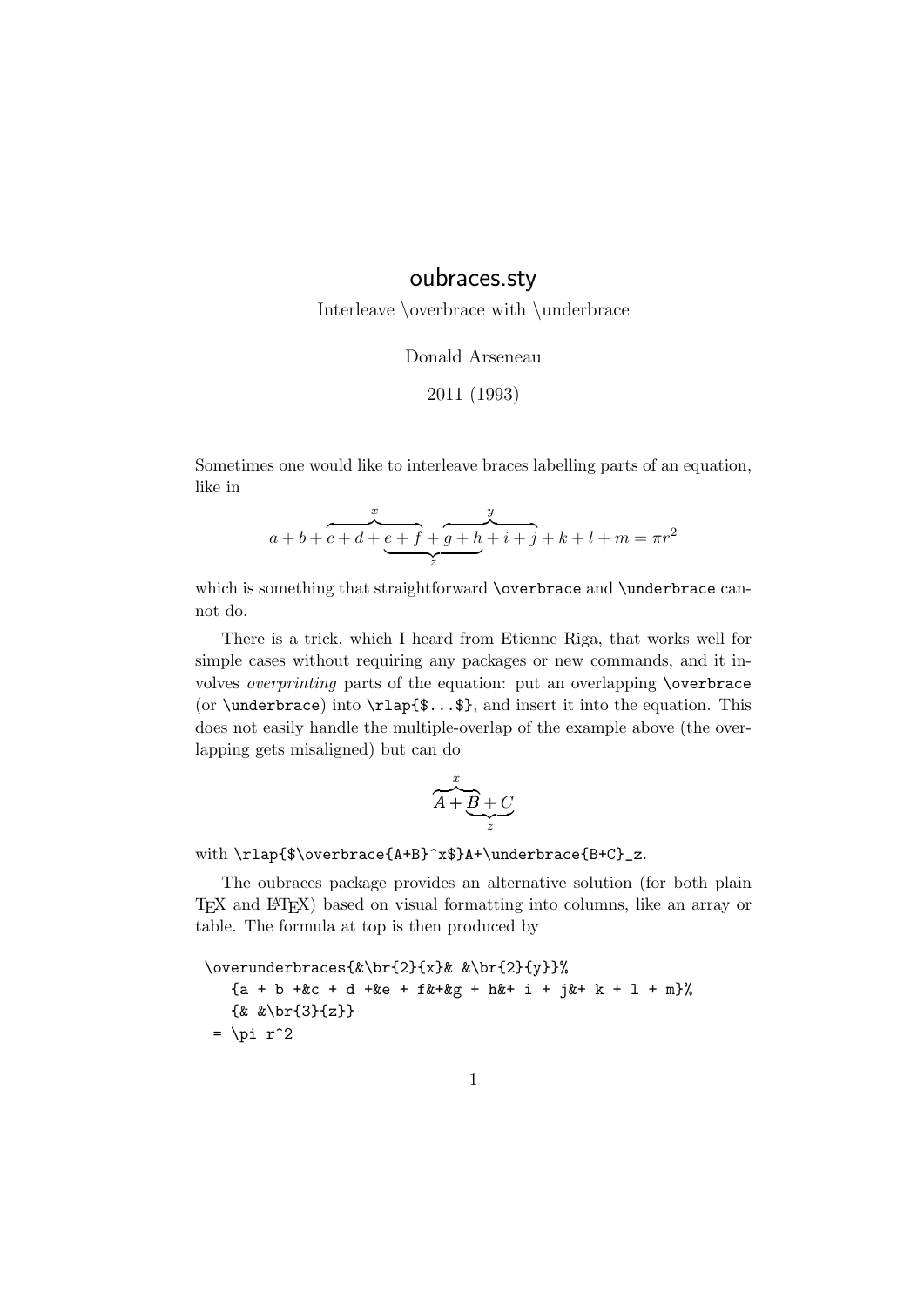First, (on paper or imagination) write the formula and divide it into segments at the tip of each brace. In our example there are seven segments:

$$
a+b+\frac{x}{c+d+e+f}+\frac{y}{g+h}+\frac{y}{i+j}+k+l+m = \pi r^2
$$

although segments 1 and 7 could be omitted. We will type the main line of the formula with & inserted between each segment:

```
a + b +c + d + e + f k + k + h + i + j + k + 1 + m
```
Each segment then becomes a column in an alignment, and each brace may span multiple columns. The idea is best illustrated by a LAT<sub>E</sub>X array:

```
\begin{array}[c]{ccccccc}
```

```
& \multicolumn{2}{c}{x}& & \multicolumn{2}{c}{y}\\
    & \multicolumn{2}{c}{\downbracefill}&
                                                 & \multicolumn{2}{c}{\downbracefill}\\
    a + b +c + d + c + f k + \frac{c}{c} + \frac{c}{c} + \frac{c}{c} + \frac{c}{c} + \frac{c}{c} + \frac{c}{c} + \frac{c}{c} + \frac{c}{c} + \frac{c}{c} + \frac{c}{c} + \frac{c}{c} + \frac{c}{c} + \frac{c}{c} + \frac{c}{c} + \frac{c}{c} + \frac{c}{c} + \frac{c}{c} + \frac{c}{c} + \frac{c}{c} + \frac{c}{c} + \frac{c}{c} + \frac{c}{c} + \frac{c}{c} + \frac{c}{c} + \frac{c}{c} + \frac{c& & \multicolumn{3}{c}{\upbracefill}\\
    & & \multicolumn{3}{c}{z}
\end{array} = \pi r^2
```
This doesn't work well at all, having bad braces with bad vertical and horizontal spacing. We should instead use TEX's primitive **\halign** command, and measure the size of boxes to get the correct vertical positioning of the formula's main line. Rather than type the very messy TEX commands directly with each use, it is better to make a new command:

\overunderbraces{upper braces}{main formula}{lower braces}

We already know how to write the main line of the formula (by segmenting the formula and inserting  $\&$  between segments), and we will also use  $\&$ between braces. Each labelled brace will be specified in the format:

 $\bar{n}{label}$ 

where  $n$  is the number of segments spanned by the brace. Each top brace of our example spans two segments (with an empty segment between them) and the bottom brace spans three segments, so they are specified by: